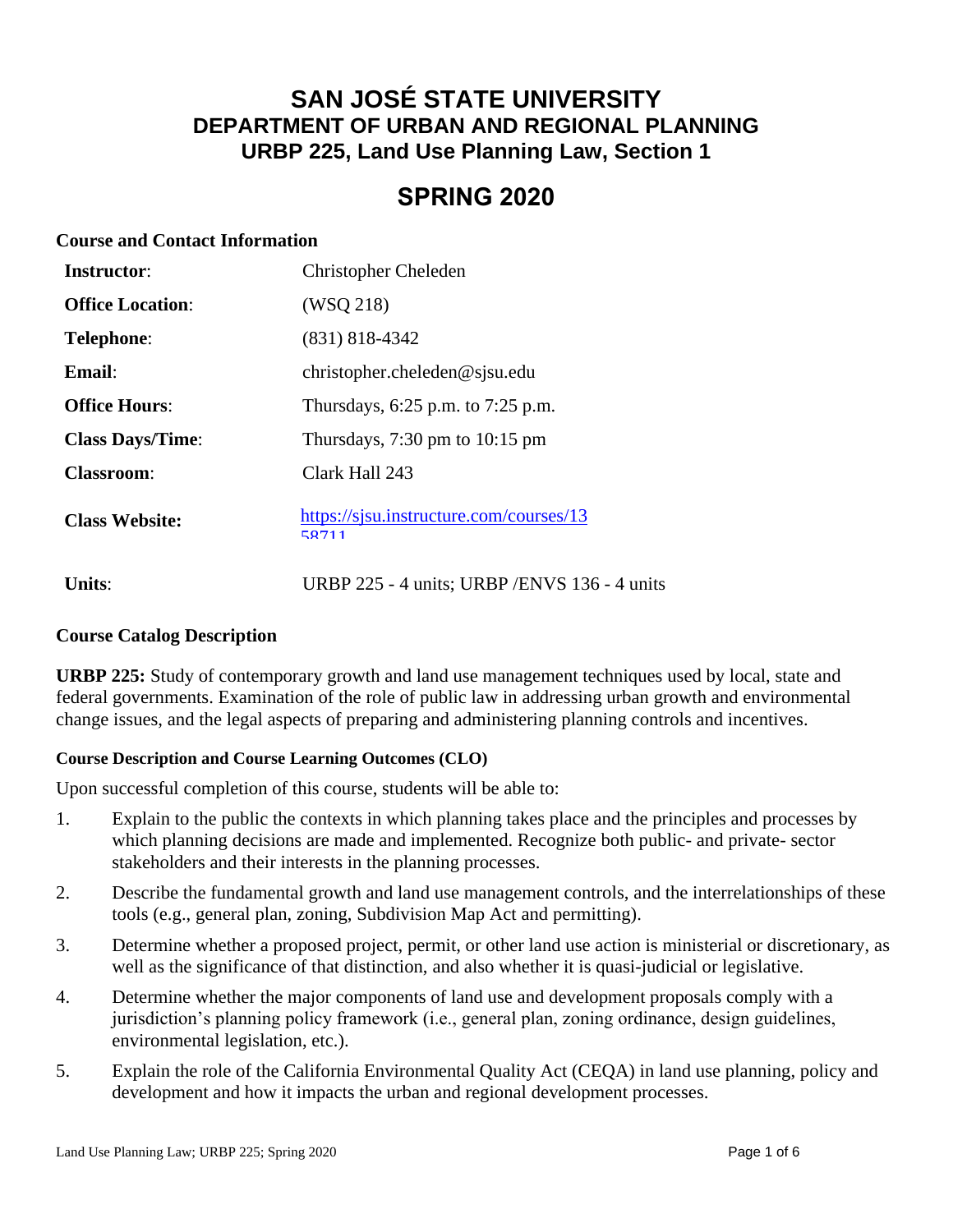- 6. Review and be able to apply major land use planning case law, including cases of national impact. These cases will include, but are not limited to: *Friends of Mammoth v. Board of Supervisors* (1972), *Village of Belle Terre v. Boras* (1974), *Tennessee Valley Authority v. Hill*, (1978), *Penn Central vs. City of New York* (1978), *Horn v. County of Ventura* (1979), *Nollan v. California Coastal Commission* (1987), *First English v. Los Angeles County (1987), Friends of Westwood vs. City of Los Angeles*  (1987), *Lesher Communications vs. City of Walnut Creek* (1991), *Tahoe Sierra Preservation Council vs. Tahoe Regional Planning Agency* (2002), *Save Tara vs. City of West Hollywood* (2008), and *California Building Industry Ass'n vs. City of San Jose (2016.)*.
- 7. Analyze site plans and identify key issues associated with the plans, including consistency with a jurisdiction's planning policy framework and principles of sound planning.
- 8. Prepare a municipal staff report regarding land use and development that uses appropriate structure, content, and tone.
- 9. Prepare clear, concise reports and oral presentations regarding land use and development issues.
- 10. Understand how California statutes are enacted, including the legislative process and use of legislative history to ascertain legislative intent.
- 11. Understand public laws relevant to Planning, including the Brown Act, Public Records Act and Conflict of Interest laws.

#### **Planning Accreditation Board (PAB) Knowledge Components**

This course partially covers the following PAB Knowledge Components:

1. (a) Purpose and Meaning of Planning: appreciation of why planning is undertaken by communities, cities, regions, and nations, and the impact planning is expected to have.

(c) Planning Law: appreciation of the legal and institutional contexts within which planning occurs.

2. (b) Written, Oral and Graphic Communication: ability to prepare clear, accurate and compelling text, graphics and maps for use in documents and presentations.

(d) Plan Creation and Implementation: integrative tools useful for sound plan formulation, adoption, and implementation and enforcement.

3. (b) Governance and Participation: appreciation of the roles of officials, stakeholders, and community members in planned change.

(c) Sustainability and Environmental Quality: appreciation of natural resource and pollution control factors in planning and understanding of how to create sustainable futures.

A complete list of the PAB Knowledge Components can be found at:

<http://www.sjsu.edu/urbanplanning/courses/pabknowledge.html>

#### **Required Texts**

#### **Textbooks:**

Fulton, William (2018). Guide to California Planning, Fifth Edition. Point Arena: Solano Press including 2019 Free Supplement at: [https://cdn.shopify.com/s/files/1/2094/8333/files/2019\\_Supplement.pdf?14](https://cdn.shopify.com/s/files/1/2094/8333/files/2019_Supplement.pdf?14) Available at SJSU bookstore and solano.com and Kindle e-book.

Barclay, Cicely (2018) California Land Use and Planning Law, 36<sup>th</sup> Edition. Point Arena: Solano Press. Available as Kindle e-book. Available at SJSU Bookstore and solano.com.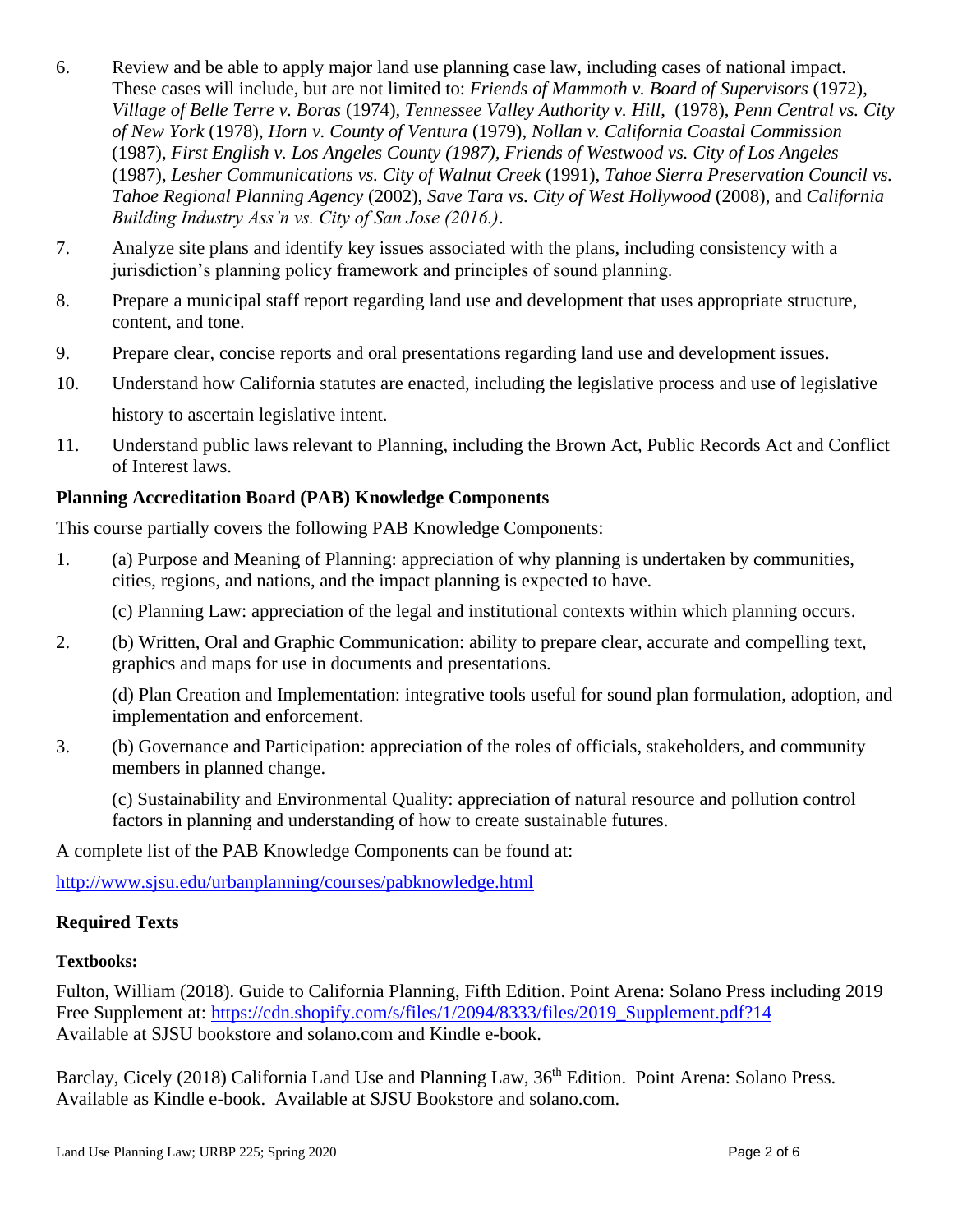#### **Other Readings**

As assigned. I will be assigning/distributing additional readings periodically throughout the semester for use in class.

#### **Library Liaison**

The SJSU Library Liaison for the Urban and Regional Planning Department is Ms. Peggy Cabrera. If you have questions, you can contact her at [peggy.cabrera@sjsu.edu](mailto:peggy.cabrera@sjsu.edu) or 408-808-2034.

#### **Course Requirements and Assignments**

Assignment #1: Describe your interests in land use planning, the planning profession, and the legal aspects of this class as it relates to your academic, professional, or personal background. (Approximately 2 pages)

Assignment #2: Attend local Planning Commission meeting with multiple land-use items on the agenda and complete required paper. This assignment will help to explain the quasi-judicial nature of local governmental boards and explain legal requirements for public meetings. (Engagement Unit) (Additional details to be provided in handout.)

Assignment #3: Analyze assigned land-use planning case in writing and present in class. (Additional details to be provided in handout.) Each student will present at a different class session as assigned and will therefore have a different due date for Assignment #3. This assignment will explain how the case law system of precedent at the local, state and federal level both facilitates and constrains planning decisions.

Assignment #4: Conduct statutory research exercise relating California planning statute, including understanding the legislative process and researching legislative history. This exercise is intended to expose students to the statutes that govern planning and land-use. (Additional details to be provided in handout.)

Assignment #5: Final Research Paper/Class Presentation. Students will analyze a proposed development project, draft a Staff Report, and present to the Class. (Engagement Unit) (Additional details to be provided in handout.)

Quizzes. There will be three short quizzes during the semester to access the students' comprehension, understanding, and application of course content.

Discussion Questions. Prior to each class, students shall submit one discussion questions from the readings and be prepared to discuss them in class. Discussions questions shall be submitted to Chris Cheleden via e-mail by 5:00 pm the day before class, i.e. Wednesday.

#### **Course Workload**

Success in this course is based on the expectation that students will spend, for each unit of credit, a minimum of 45 hours over the length of the course (normally three hours per unit per week) for instruction, preparation/studying, or course related activities, including but not limited to internships, labs, and clinical practica. Other course structures will have equivalent workload expectations as described in the syllabus.

Because this is a four-unit class, you can expect to spend a minimum of nine hours per week in addition to time spent in class and on scheduled tutorials or activities. Special projects or assignments may require additional work for the course. Careful time management will help you keep up with readings and assignments and enable you to be successful in all of your courses. For this class, you will have to undertake additional activities outside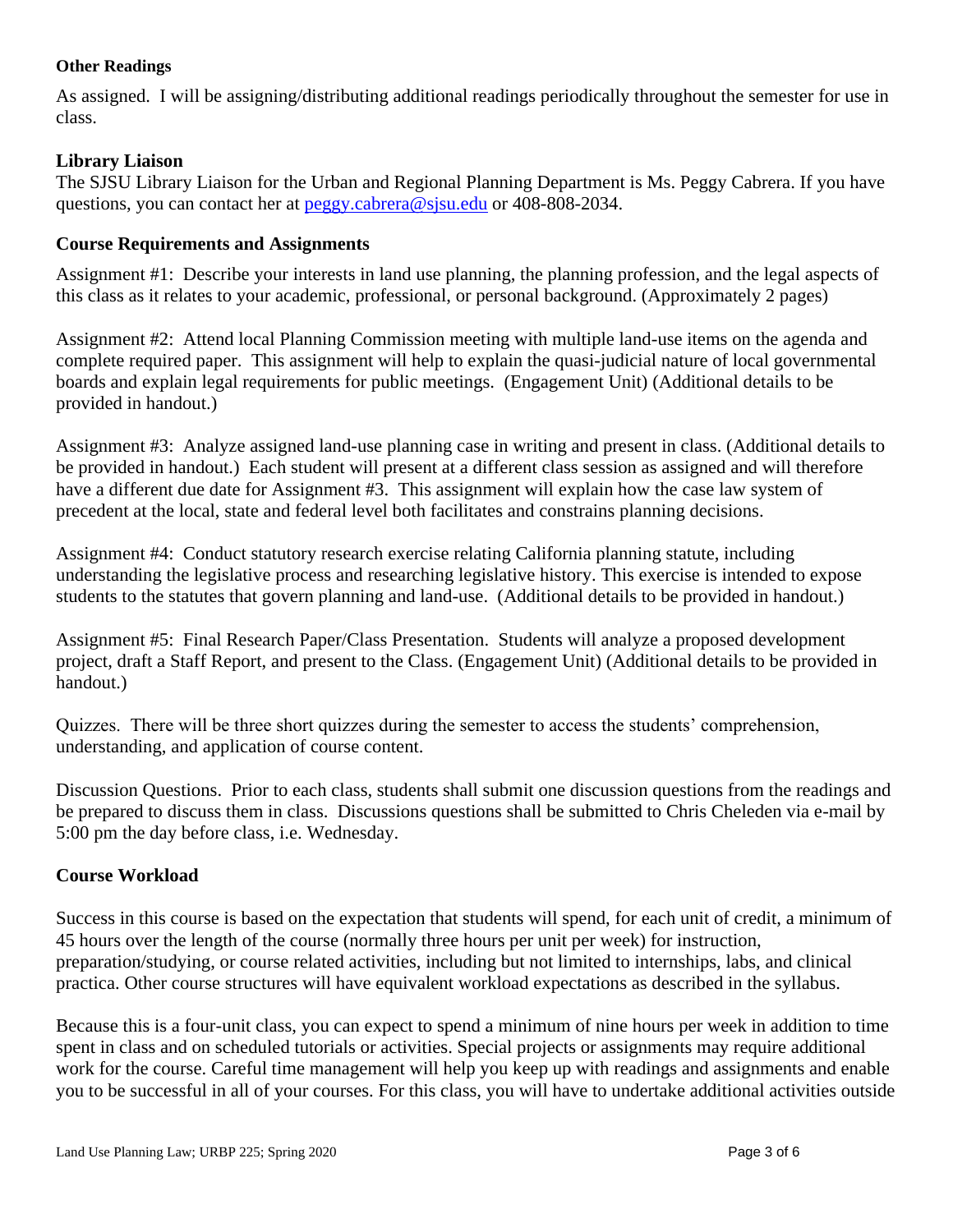the class hours. These activities may include attendance at public meetings and field work and policy research. Details on how to complete these activities will be provided on handouts distributed in class later in the semester.

#### **Grading Information**

Throughout the semester, individual assignments will be graded on a 0-100 point scale. The point values for each assignment will be pro-rated according to the information stated above, and a final letter grade will be assigned to the total score as follows:

A (93 and above); A- (90 to 92.9); B+ (87 to 89.9); B (83 to 86.9); B- (80 to 82.9); C+ (77 to 79.9); C (73 to 76.9); C- (70 to 72.9); D+ (67 to 69.9); D (63 to 66.9); D- (60 to 62.9); F (below 60).

| Assignments                                                      | <b>Percent of</b><br><b>Course</b><br>Grade | <b>Course Learning</b><br><b>Objectives Covered</b> |
|------------------------------------------------------------------|---------------------------------------------|-----------------------------------------------------|
| Assignment #1: Personal Statement                                | 5%                                          |                                                     |
| <b>Assignment #2: Planning Commission Report</b><br>(Engagement) | 15%                                         | 1,3,4                                               |
| Assignment #3: Case Analysis/Presentation                        | 15%                                         | 6,4                                                 |
| <b>Assignment #4: Statutory Research Exercise</b>                | 10%                                         | 10                                                  |
| <b>Assignment #5: Final Staff Report</b>                         | 25%                                         | 1,2,7,9,8                                           |
| Paper/Class Presentation. (Engagement)                           |                                             |                                                     |
| Quizzes:                                                         | 15%                                         | 11,5,4                                              |
| Class Participation (?'s, Participation,                         | 15%                                         | 1,2                                                 |
| Preparation):                                                    |                                             |                                                     |
| Total                                                            | 100%                                        |                                                     |

### **Classroom Protocol**

This course will consist of a lecture/seminar format. It is expected that students will read all assigned readings before class so that they can contribute in class during class discussions.

### **University Policies**

Per University Policy S16-9 (http://www.sjsu.edu/senate/docs/S16-9.pdf), relevant university policy concerning all courses, such as student responsibilities, academic integrity, accommodations, dropping and adding, consent for recording of class, etc. and available student services (e.g. learning assistance, counseling, and other resources) are listed on Syllabus Information web page (http://www.sjsu.edu/gup/syllabusinfo), which is hosted by the Office of Undergraduate Education. Make sure to visit this page to review and be aware of these university policies and resources.

### **Plagiarism and Citing Sources Properly**

Plagiarism is the use of someone else's language, images, data, or ideas without proper attribution. It is a very serious offense both in the university and in your professional work. In essence, plagiarism is both theft and lying: you have stolen someone else's ideas, and then lied by implying that they are your own.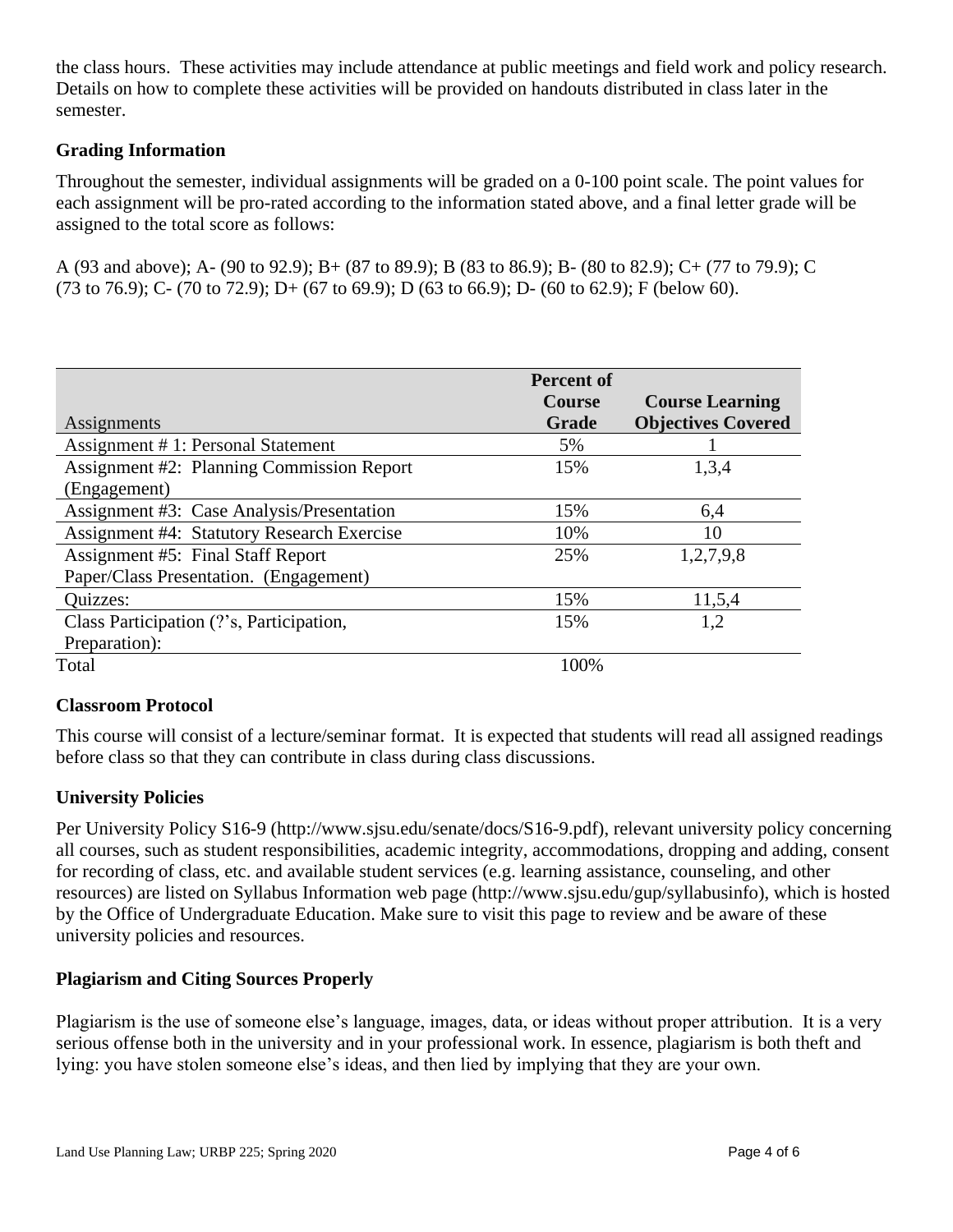Plagiarism will lead to grade penalties and a record filed with the Office of Student Conduct and Ethical Development. In severe cases, students may also fail the course or even be expelled from the university. If you are unsure what constitutes plagiarism, it is your responsibility to make sure you clarify the issues before you hand in draft or final work.

Learning when to cite a source and when not to is an art, not a science. However, here are some common examples of plagiarism that you should be careful to avoid:

- Using a sentence (or even a part of a sentence) that someone else wrote without identifying the language as a quote by putting the text in quote marks and referencing the source.
- Paraphrasing somebody else's theory or idea without referencing the source.
- Using a picture or table from a webpage or book without reference the source.
- Using data some other person or organization has collected without referencing the source.

If you still have questions, feel free to talk to me personally.

#### **Citation Style**

It is important to properly cite any references you use in your assignments. The Department of Urban and Regional Planning uses Kate Turabian's A Manual for Writers of Research Papers, Theses, and Dissertations, 8th edition (University of Chicago Press, 2013, ISBN 780226816388). Please note that Turabian's book describes two systems for referencing materials: (1) "notes" (footnotes or endnotes), plus a corresponding bibliography, and (2) in-text parenthetical references, plus a corresponding reference list. Either system is acceptable in this class.